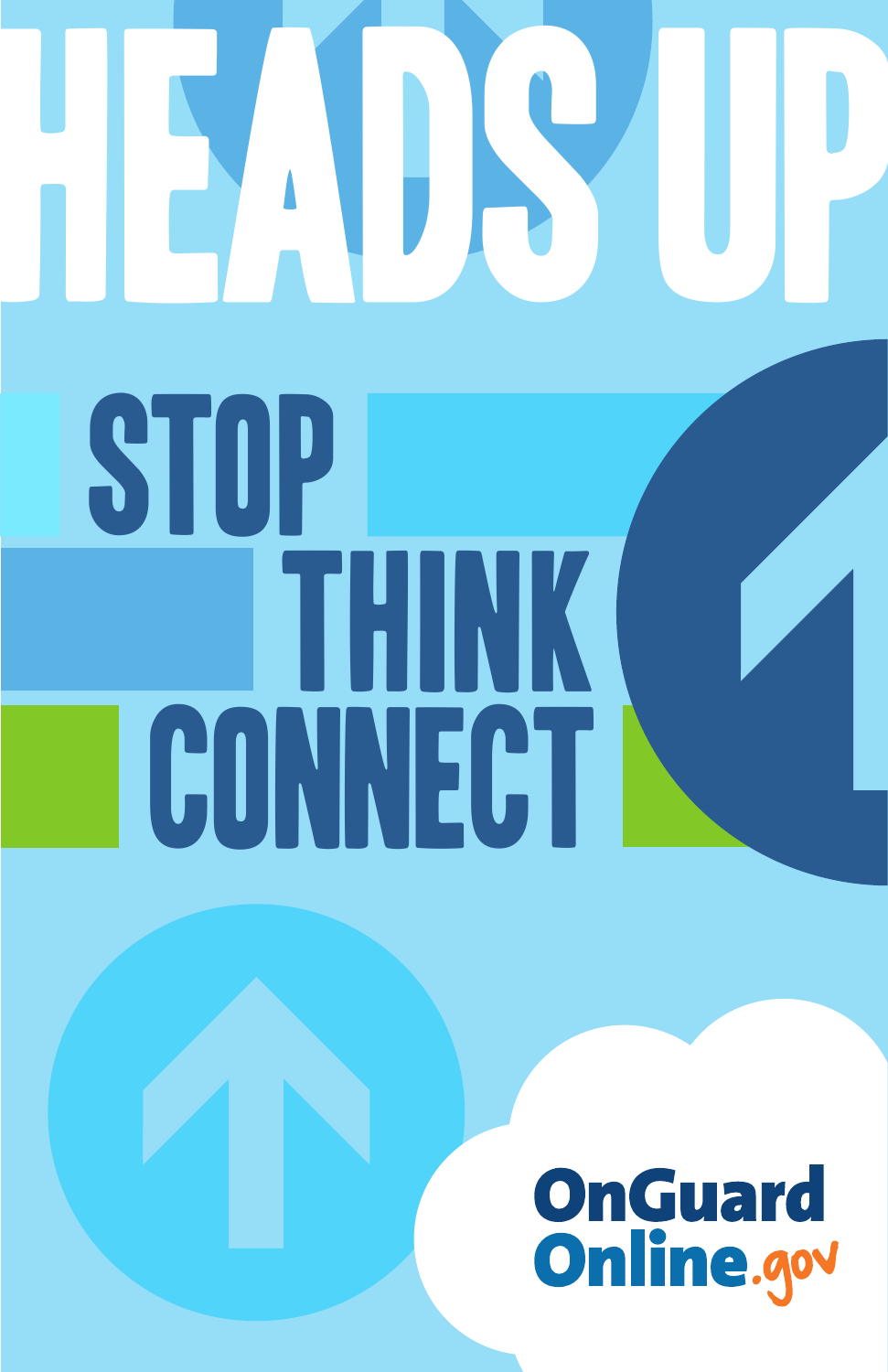## table of **CONTENTS**

- 2 Share with Care
- 4 Interact with Tact
- 8 The Protection Connection
- 12 Word Search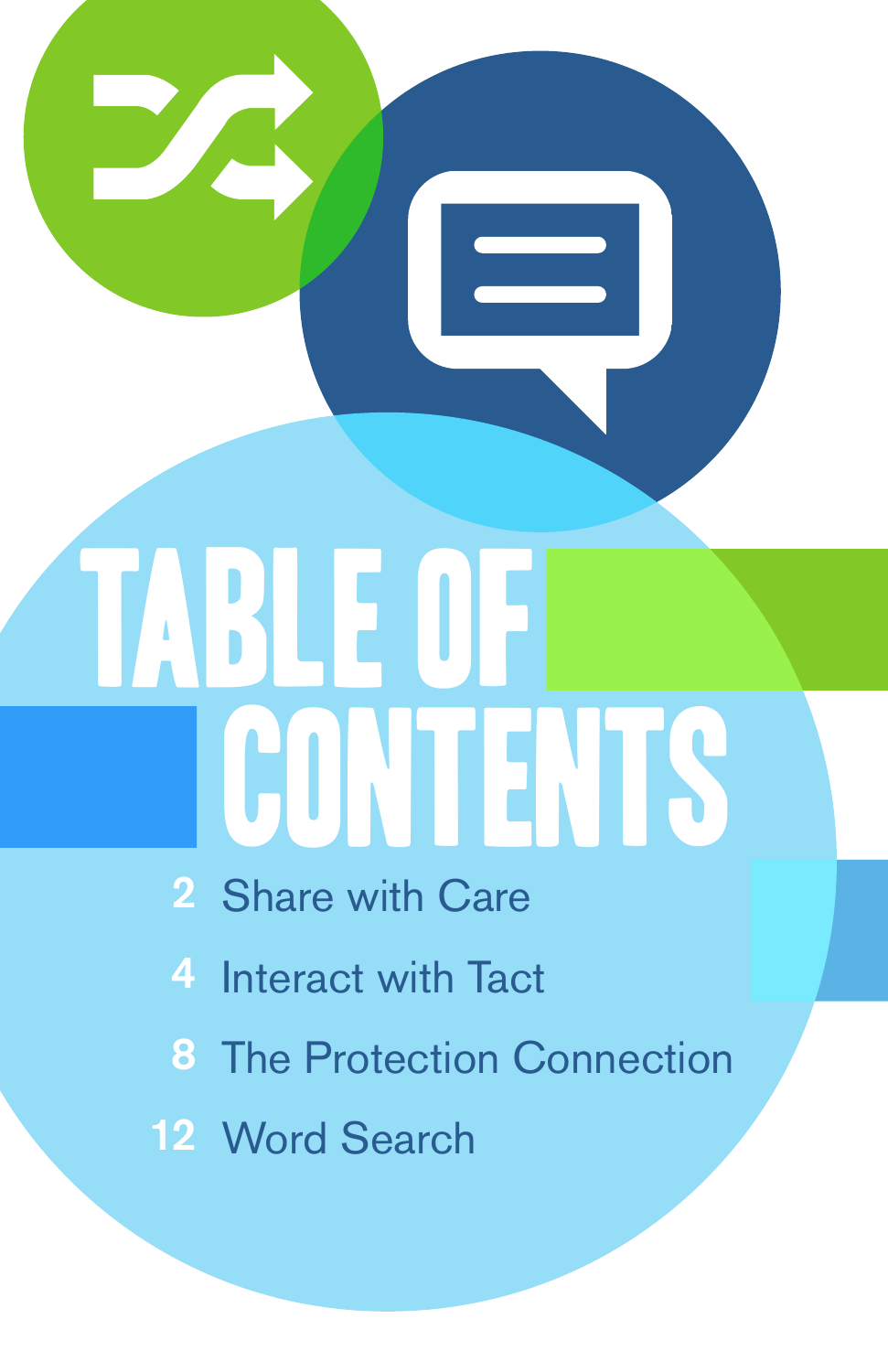You text, you play games, you share photos and video. You update your status, you post comments, you probably spend some time in a virtual world.

Being online—connected through some sort of device—is how you live your life. And as you spend more of your time there, it can be easy to over-share, embarrass yourself, mess up your computer and possibly get messages from creepy people. The truth is there are some risks involved in socializing, playing and communicating online.

Regardless of how fast your fingers fly on a keyboard, phone or tablet, the best tool you have to help avoid risks online is your brain. When you're ready to post or send a message or a photo, download a file, game or program, or shop for something—stop for a second. Think about things like:

Do you know and trust who you're dealing with—or what you're sharing or downloading?

> How will you feel if your information ends up somewhere you didn't intend?

Asking a few key questions first can help you protect yourself, your friends and your computer. Flip through and find more things to stop and think about before you click.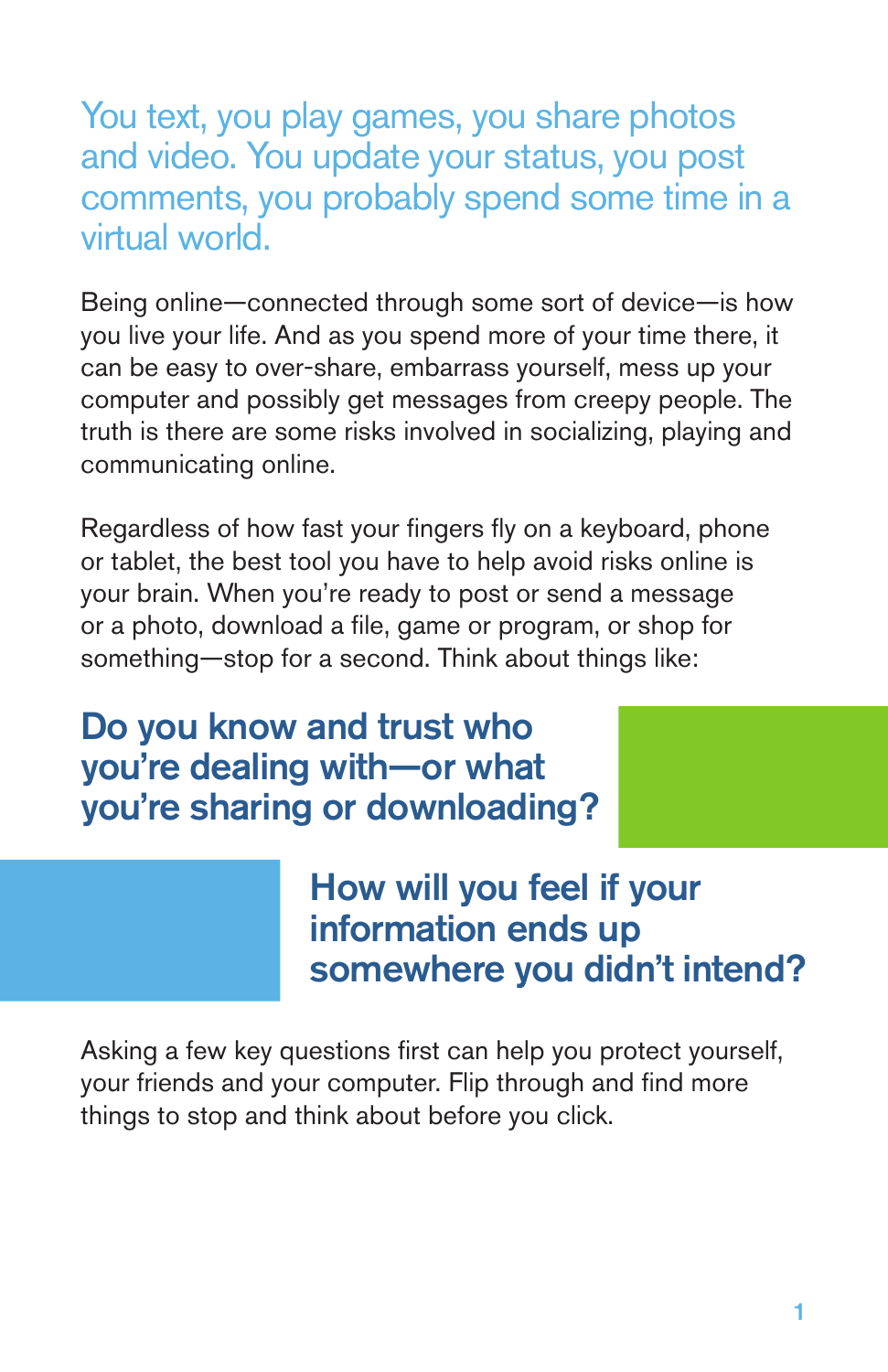# SHARE WITH CA

Your online actions can have real-world consequences. The pictures you post and the words you write can affect the people in your life. Think before you post and share.

What you post could have a bigger "audience" than you think. Even if you use privacy settings, it's impossible to completely control who sees your social networking profile, pictures, videos or texts. Before you click "send," think about how you will feel if your family, teachers, coaches or neighbors find it.

Get someone's okay before you share photos or videos they're in. Online photo albums are great for storing and sharing pictures. It's so easy to snap a shot and upload it instantly. Stop and think about your own privacy—and other people's—before you share photos and videos online. It can be embarrassing, unfair and even unsafe to send or post photos and videos without getting permission from the people in them.

Sexting: Don't do it. You may have heard stories at school or in the news about people "sexting"—sending nude photos from mobile phones. Don't do it. Period. People who create, forward or even save sexually explicit photos, videos or messages put their friendships and reputations at risk. Worse yet, they could be breaking the law.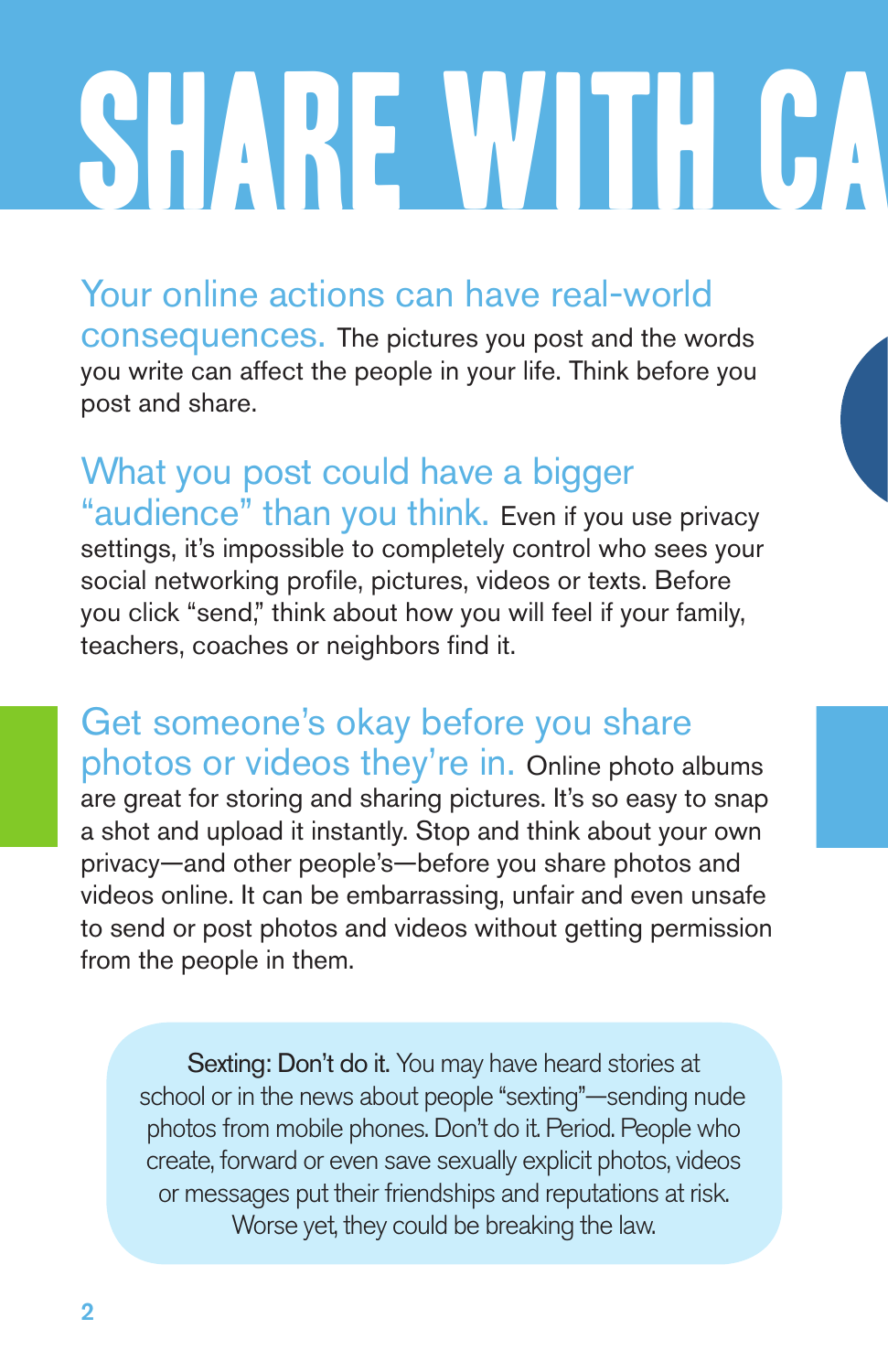RE

Were you ever sorry you shared something online?

#### Once you post something online, you can't take it back.

You may think that you've deleted a comment or a picture from a site—or that you will delete it later. Know that it may still be online or saved on someone else's computer.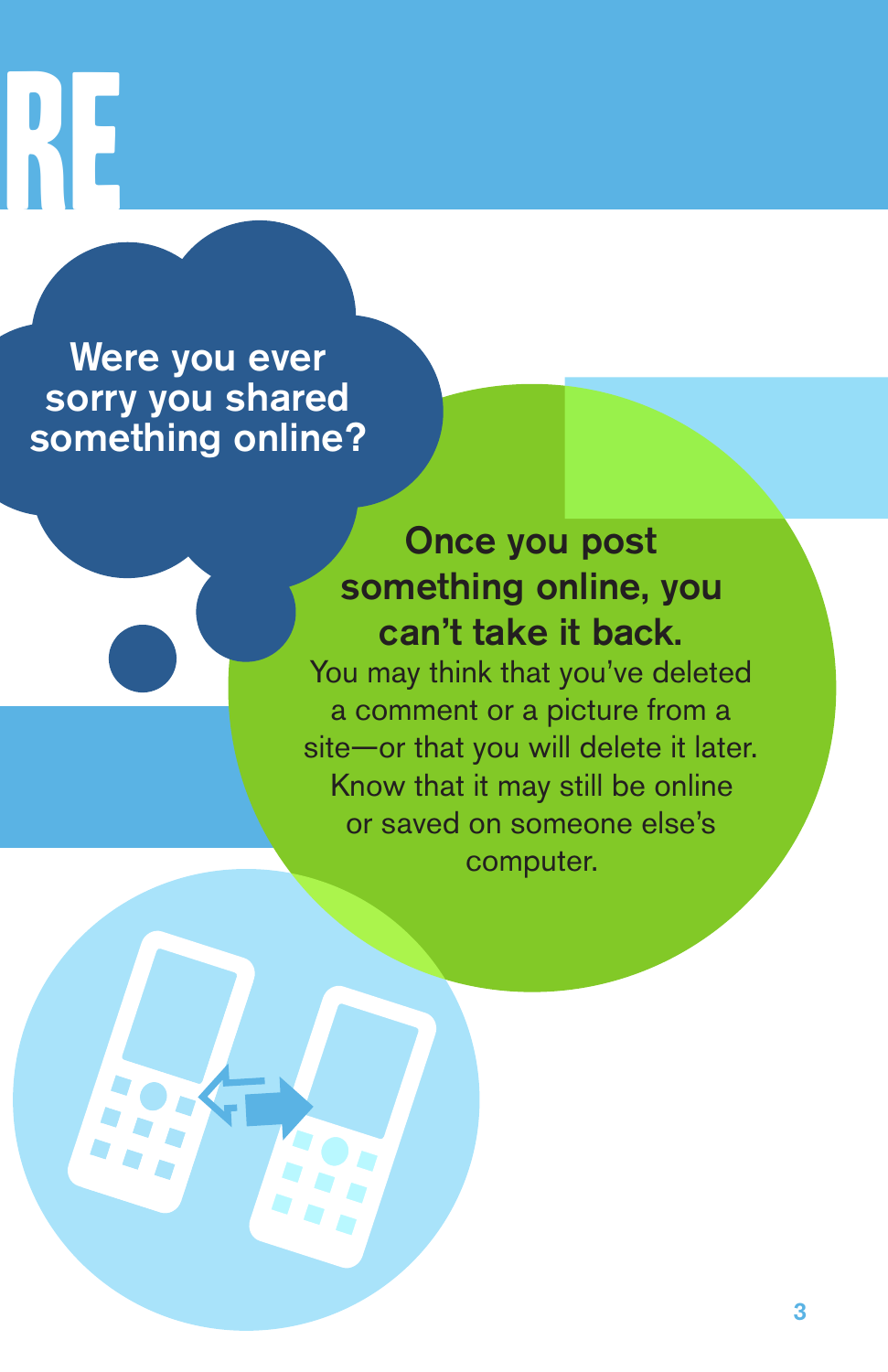Politeness counts. Texting is just another way for people to have a conversation, and texters are just like people talking face-to-face or on the phone: they appreciate "please" and "thank you" (or *pls* and *ty*).

INTERACT WITH

Tone it down. In online conversations, using all CAPS, long rows of exclamation points or large bolded fonts is the same as shouting.

Use Cc: and Reply all: sparingly. Before you send a message, stop and think about whether everyone needs to see it.

Avatars are people too. When you're playing a game or exploring an online world where you can create a character and interact with others, remember real people are behind those characters on the screen. Respect their feelings just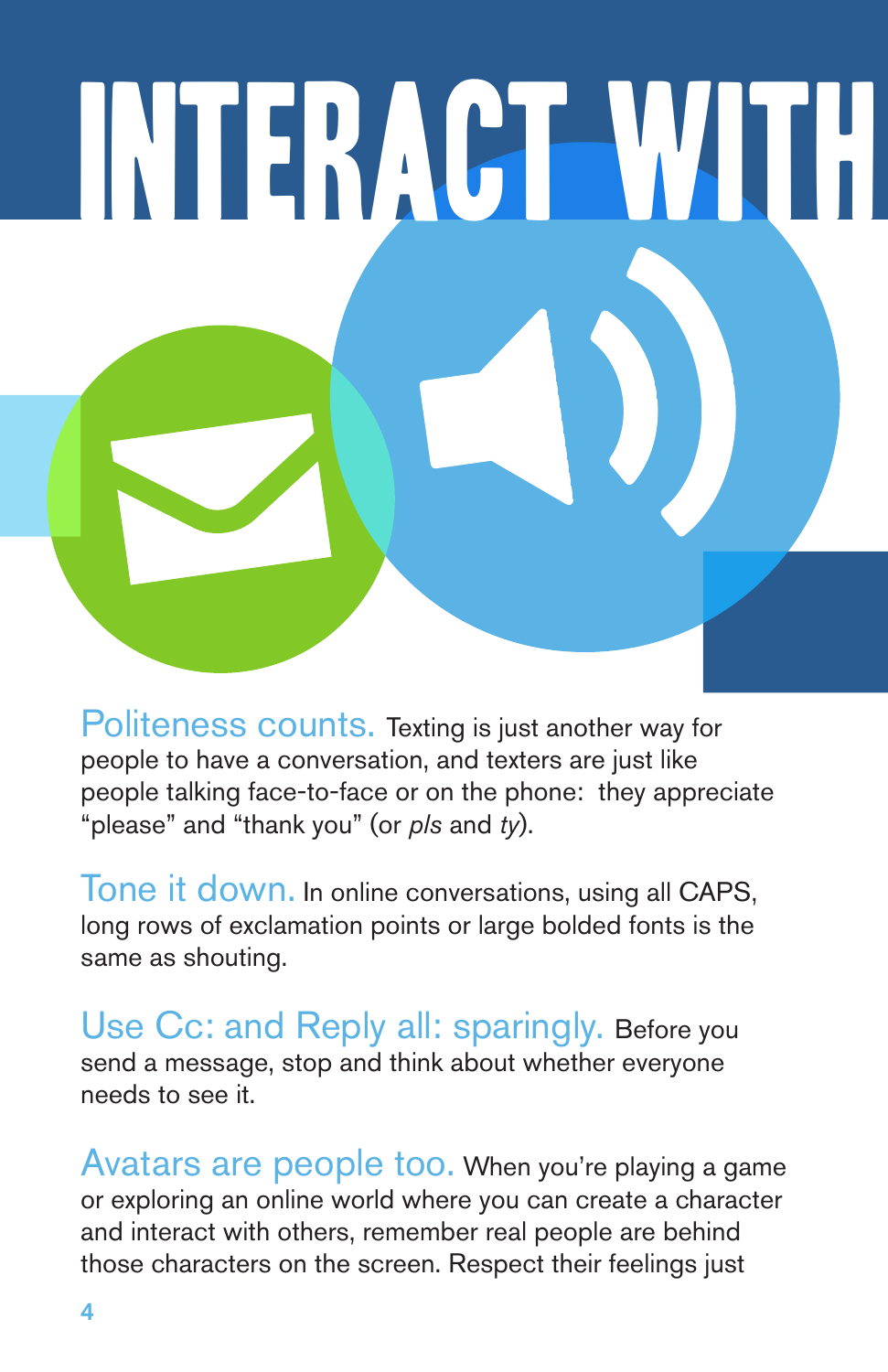# **INTERACT WITH TACTURE**

Have you seen something online that made you angry?

like you would in person. Remember that your character or avatar is a virtual version of you—what does it tell people about you and your interests?

Don't impersonate. It's wrong and can be hurtful to create sites, pages or posts that seem to come from someone else, like someone in your class or a teacher.

Speak up. If you see something inappropriate on a social networking site or in a game or chat room, let the website know and tell an adult you trust. Using Report Abuse links can help keep sites fun for everyone.

### Don't stand for bullying—online or off.

Treat others the way you want to be treated—whether you're interacting with them online, on your phone or in person.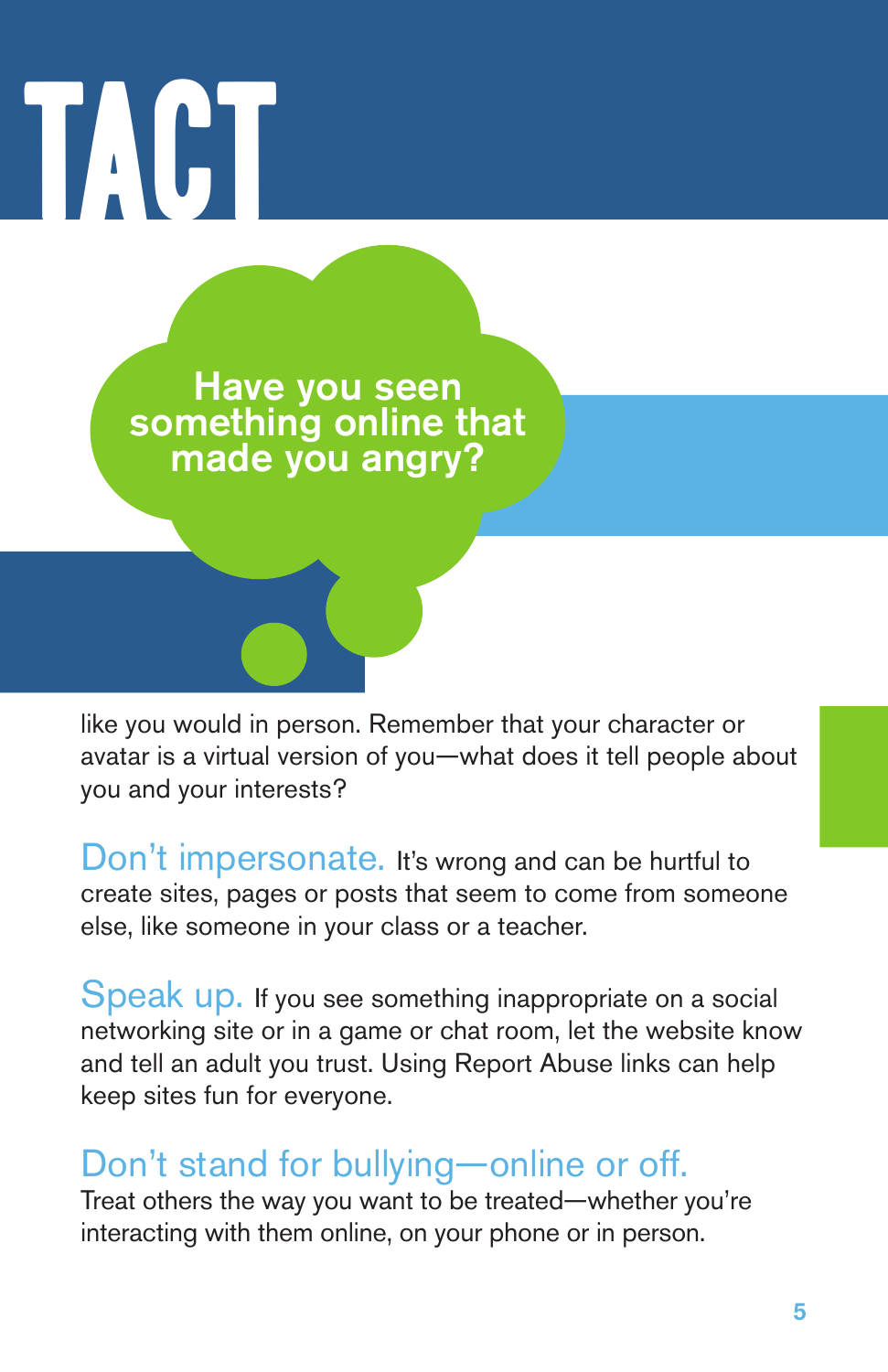## CYBErBULLYING

Cyberbullying is bullying that happens online. It can happen in an email, a text message, an online game or on a social networking site. It might involve rumors or images posted on someone's profile or passed around for other people to see.

You know that, right? So you know that cyberbullying is a lose-lose proposition: it often makes the person being harassed feel bad—and it makes the bully look bad. It also might lead to punishment from school authorities or the police.

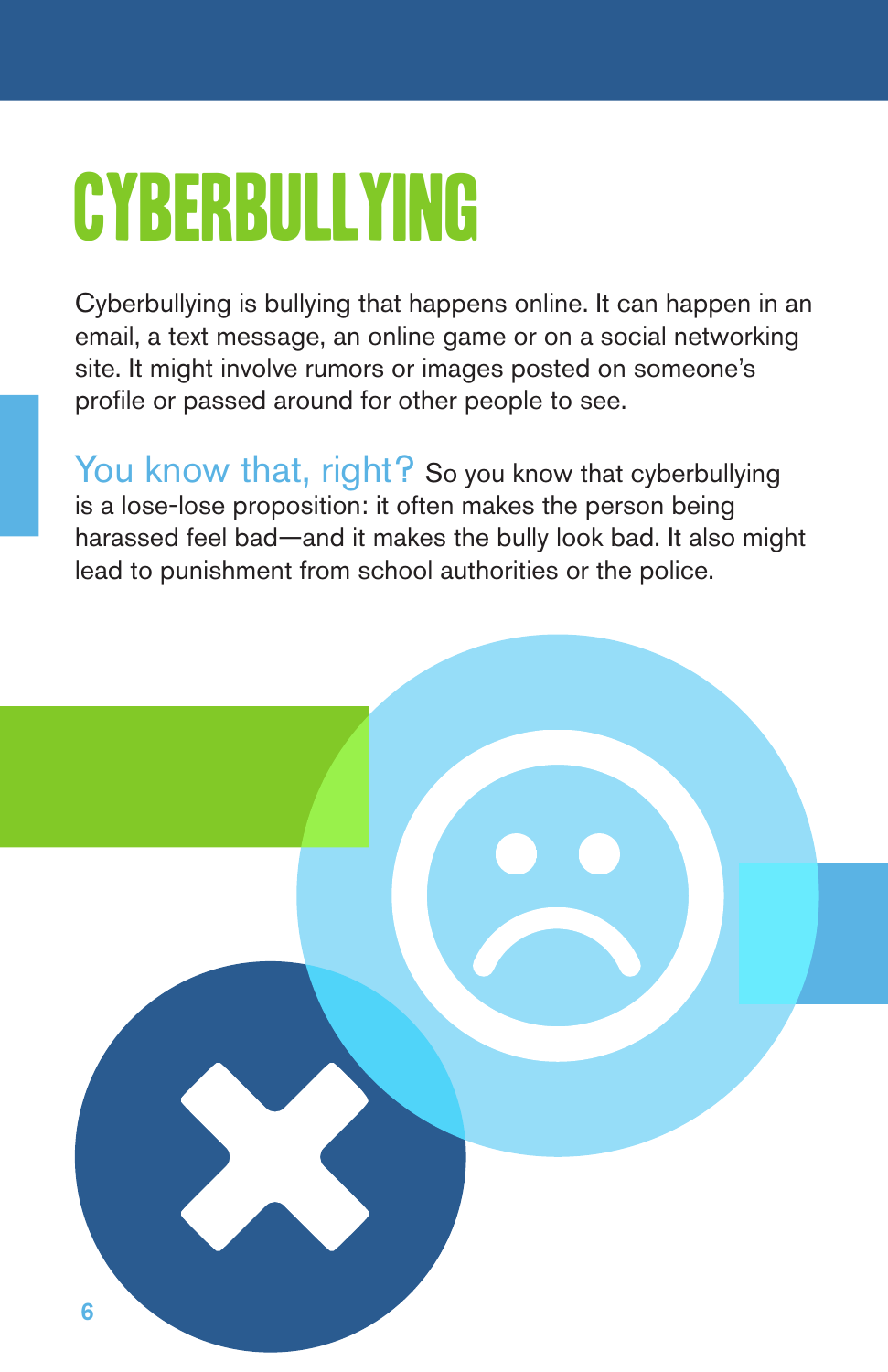#### What do you do if someone harasses you

online? Keep a cool head, and don't respond. Most people realize that bullying is wrong. Sometimes you can stop bullying if you ignore or block the person. You also can report abuse to the website where it's taking place. If it continues, save the evidence and ask for help from an adult you trust.

What do you do if you witness cyberbullying? Tell the bully to stop. Most kids don't bully, and there's no reason for anyone to put up with it. This mean behavior usually stops pretty quickly when somebody stands up for the person

being bullied.

If something online bothers you, who do you tell?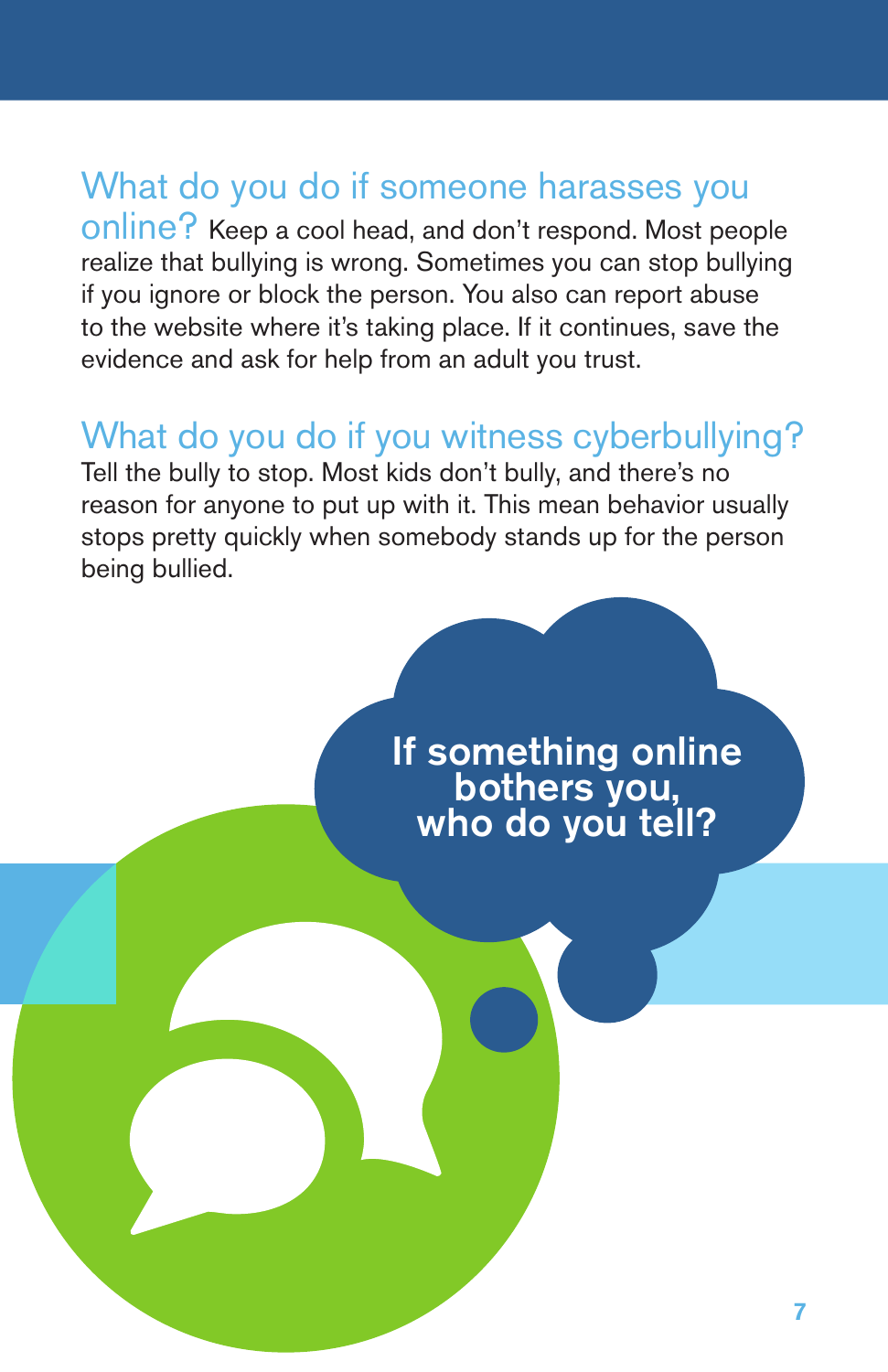# THE PROTECTION

## PROTECT YOURSELF

Use privacy settings to restrict who can see and post on your profile. Many social networking sites, chat rooms and blogs have privacy settings. Find out how to turn these settings on, and then do it.

### Limit your online friends to people you actually know.

Learn about location-based services. Many phones have GPS technology, and there are applications that let you find out where your friends are—and let them find you. Set your privacy settings so that only people you know personally can see your location. Think about keeping location-based services off, and turning them on only when needed. Ask yourself, "Does this app need to know where I am?"

Trust your gut if you feel threatened or uncomfortable because of someone or something you find online. Tell someone who can help you report your concerns to the police and other people who can help.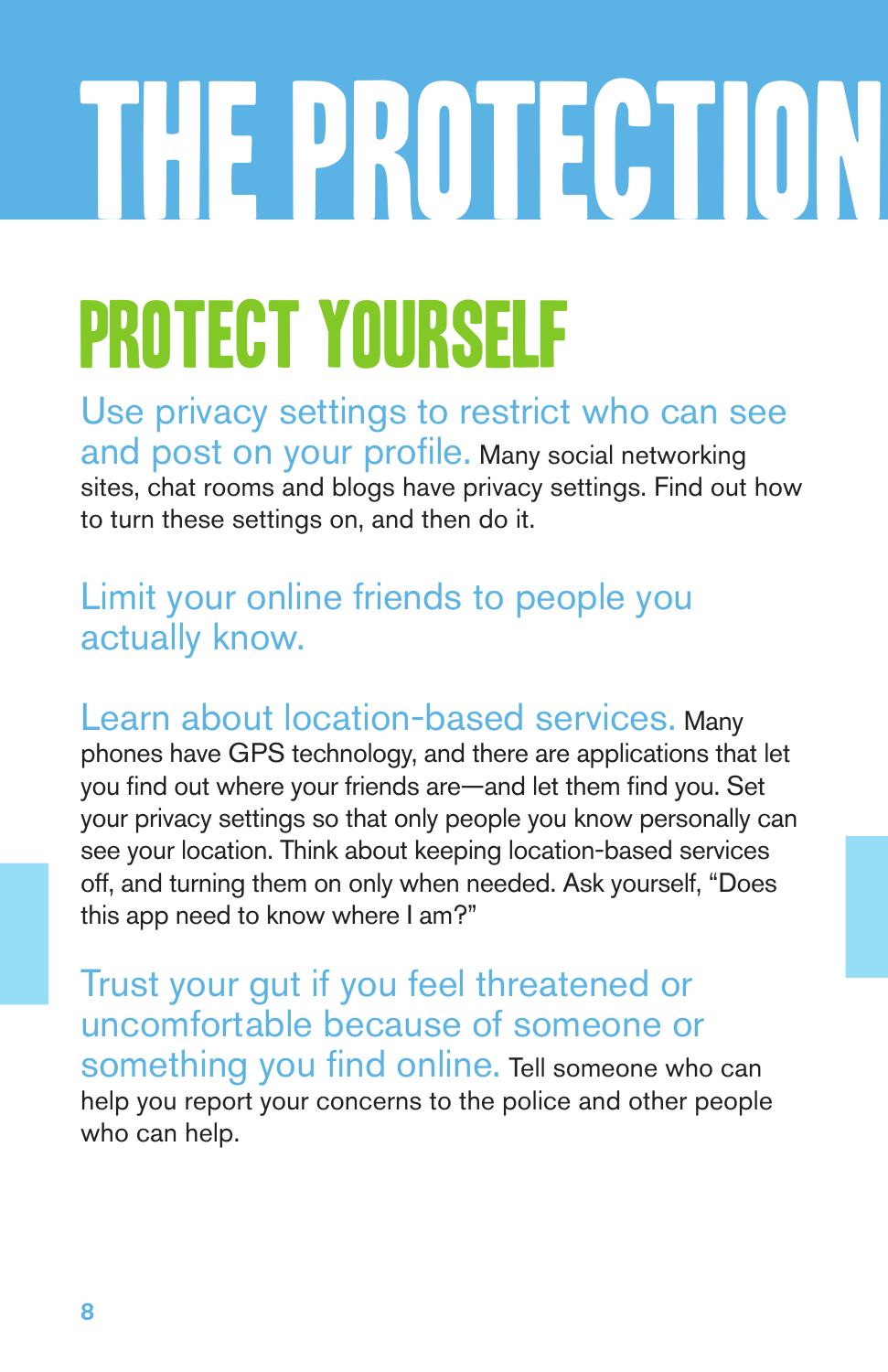## CONNECTION

Do you download apps? If you do, you might be giving the app's developers access to your personal information—maybe even info that's not related to the purpose of the app. For example, say you download an app that lets you make a drawing out of a photo, but the company who made the app gets access to your entire contact list. It might share the information it collected with marketers or other companies.

You can try to check what information the app collects—if it tells you—and check out your own privacy settings. Also think about whether getting that app is really worth sharing the details of your life.

> Some apps cost money. And many free apps let you buy stuff within them—with real money. Check with your parents to make sure they're ok with you buying additional features, especially if they're paying the bill.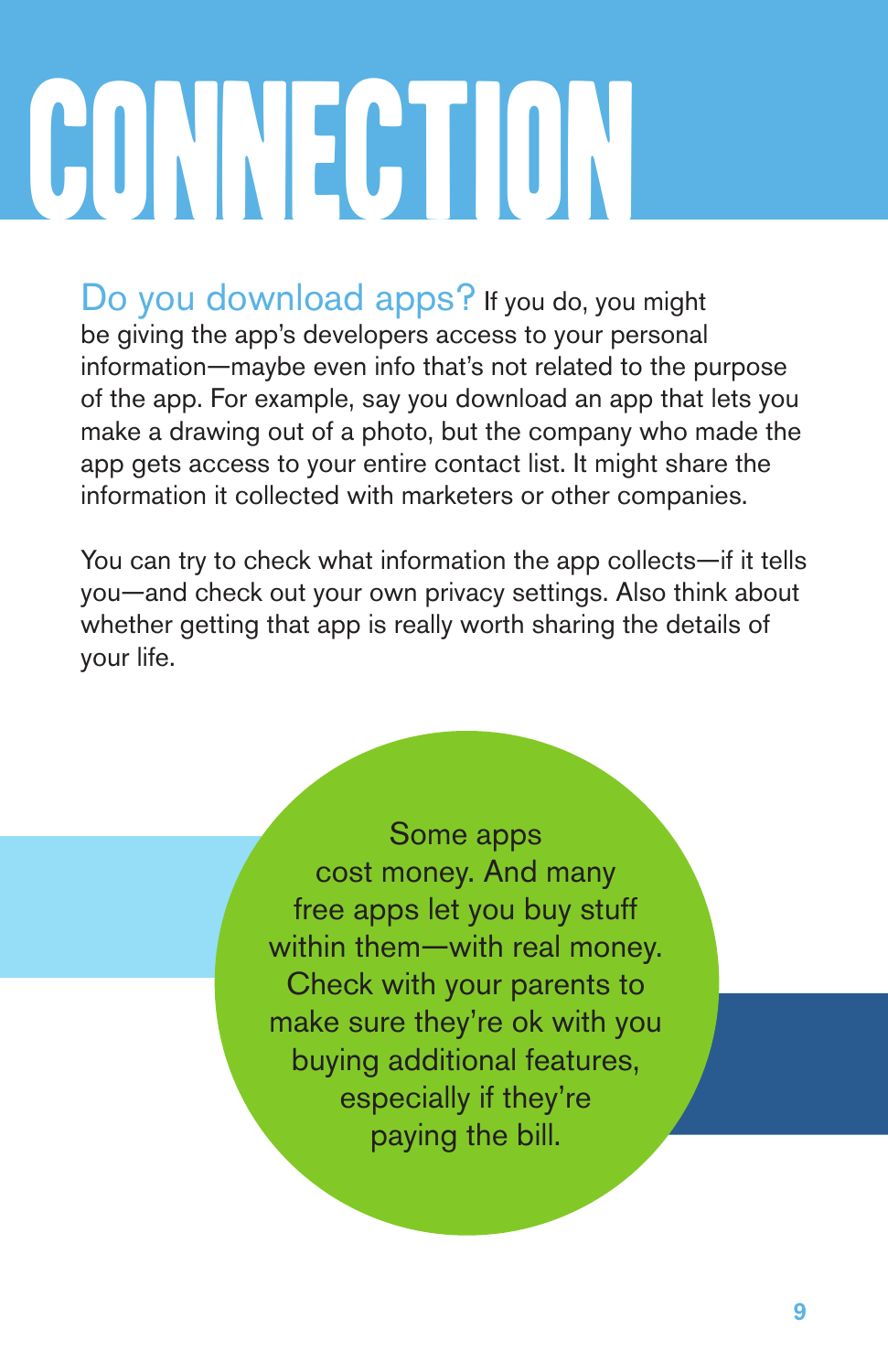## PROTECT YOUR INFORMATION

### Some information should stay private.

Your Social Security number and family financial information like your parents' bank account or credit card numbers—should stay in the family.

Keep your passwords private. The longer your password, the harder it is to crack. Don't share your passwords with anybody, including your best friends or your boyfriend or girlfriend.

#### Don't reply to text, email or pop-up messages that ask you to reply with personal information—even if the message looks like it's from a friend, family member or company you know, or threatens that something bad will happen if you don't reply. These messages may be fakes, sent to steal your information.

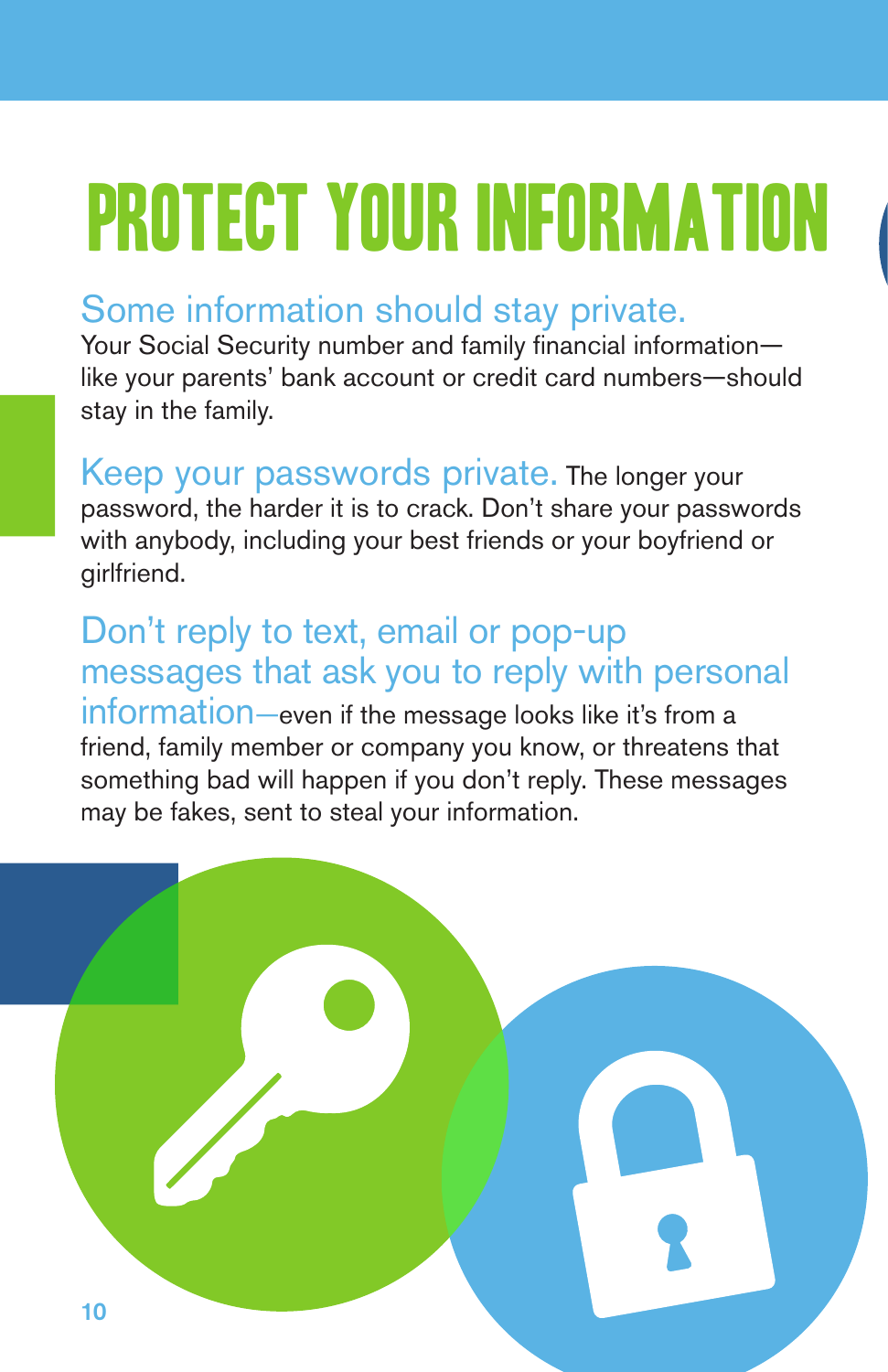Have you ever downloaded something that turned out to be different than you expected?

## Protect YOUR COMPUTER

Be cautious about opening attachments or clicking on links. They may contain viruses or spyware.

Learn about security software and how your computers are protected.

Remember that sometimes, free stuff—like games, ring tones or screen savers—can hide viruses or spyware. Don't download unless you trust the source and scan the file with security software.

Whether it's your laptop, tablet or phone, don't leave it in public—even for a minute. If it goes missing, all the important information stored on it—like your messages and photos—may fall into the wrong hands.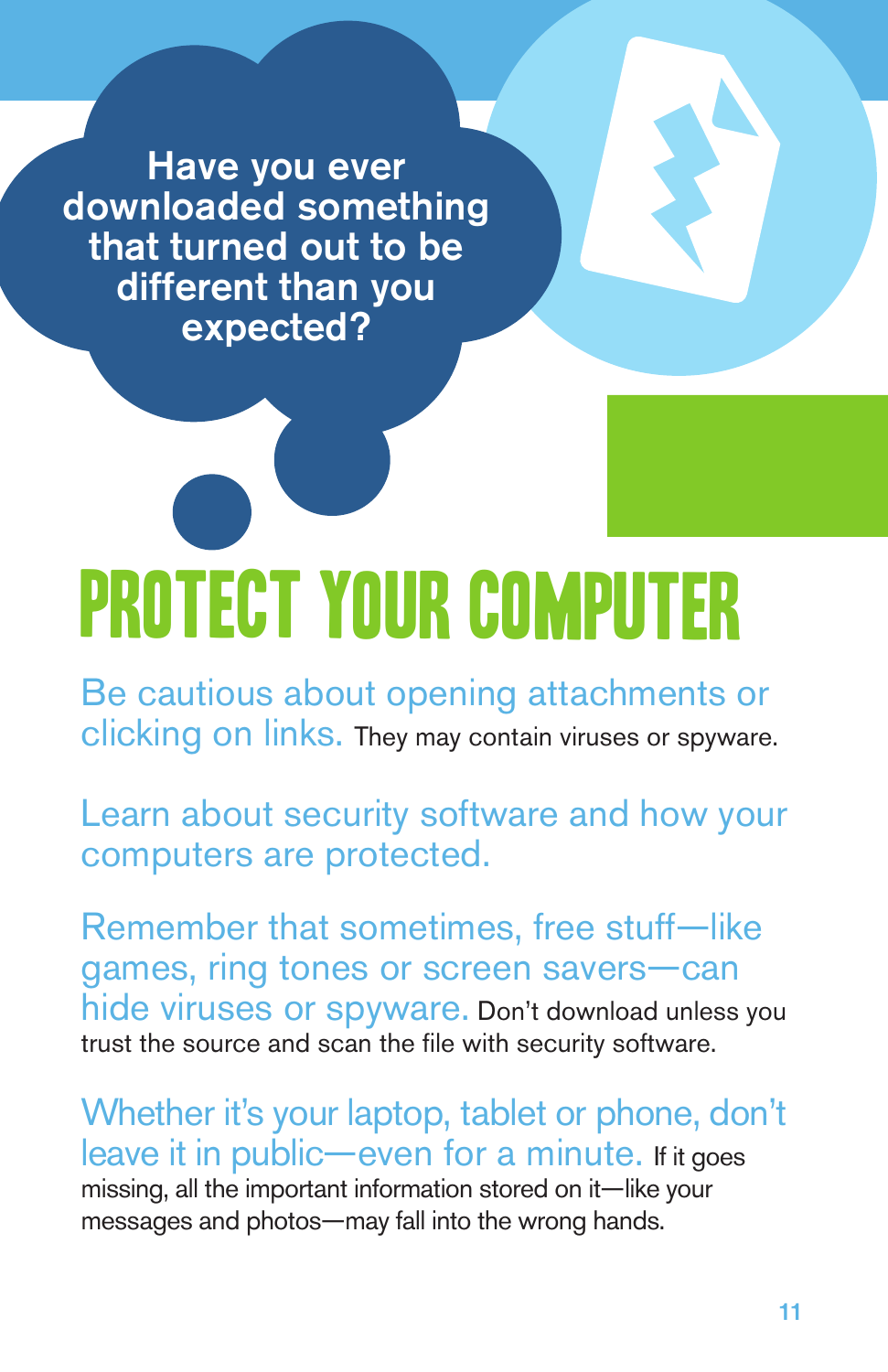# WORD SEARCH

TTLNASTSFEE LRSIEIDGAR Τ P I V A C Y P N T A R PLAUTRIVW D I SAGYORRST R Y **AGOFAINXXE** P POLITENESS  $\bigcirc$ NRPPNYYWT P V **VSWWSPP** S P FТ ELIFORPC R NANUYRCDRTP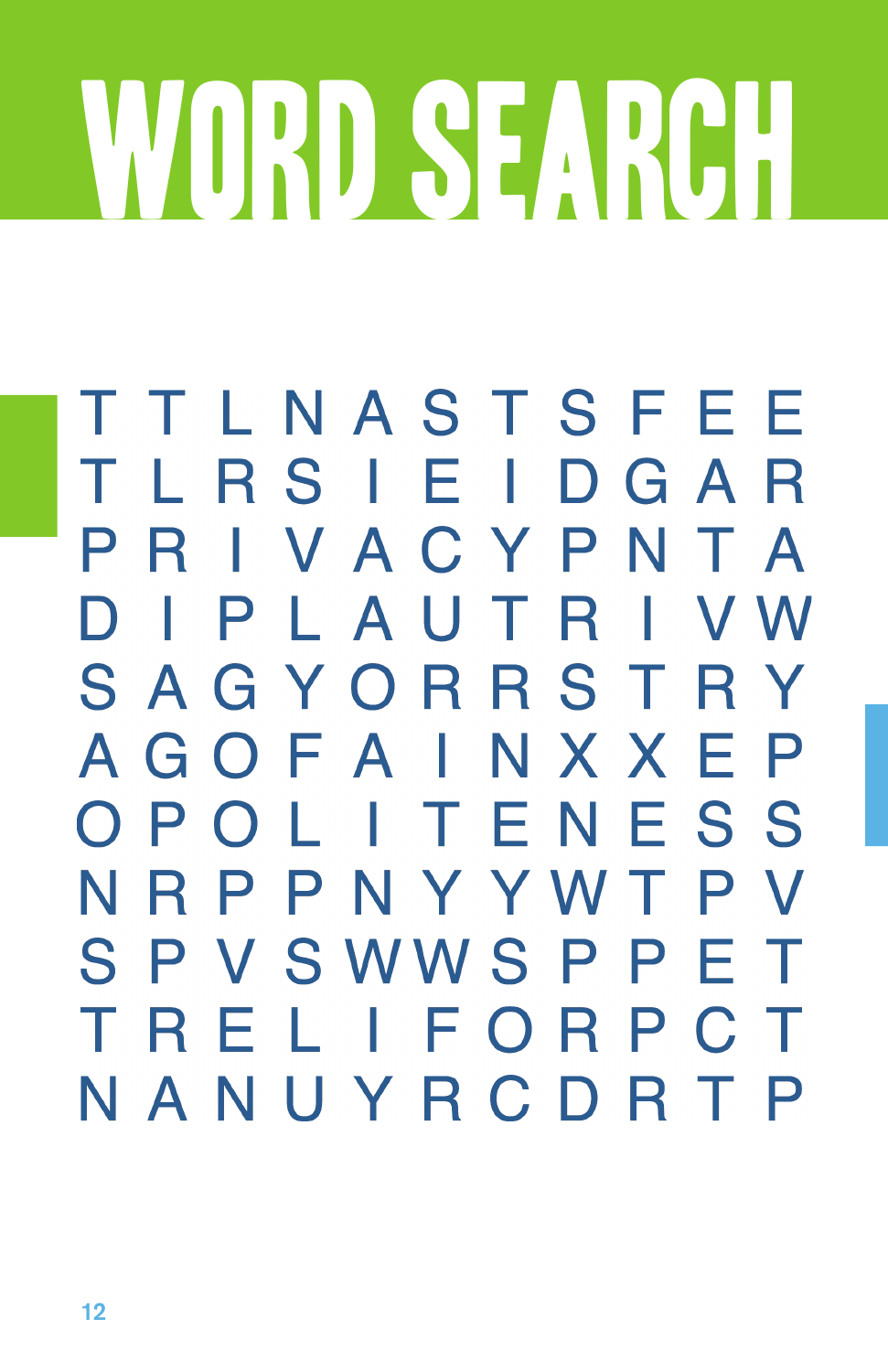APPS **PRIVACY RESPECT** DOWNLOAD **TEXTING POLITENESS** PROFILE **VIRTUAL SECURITY** SPYWARE